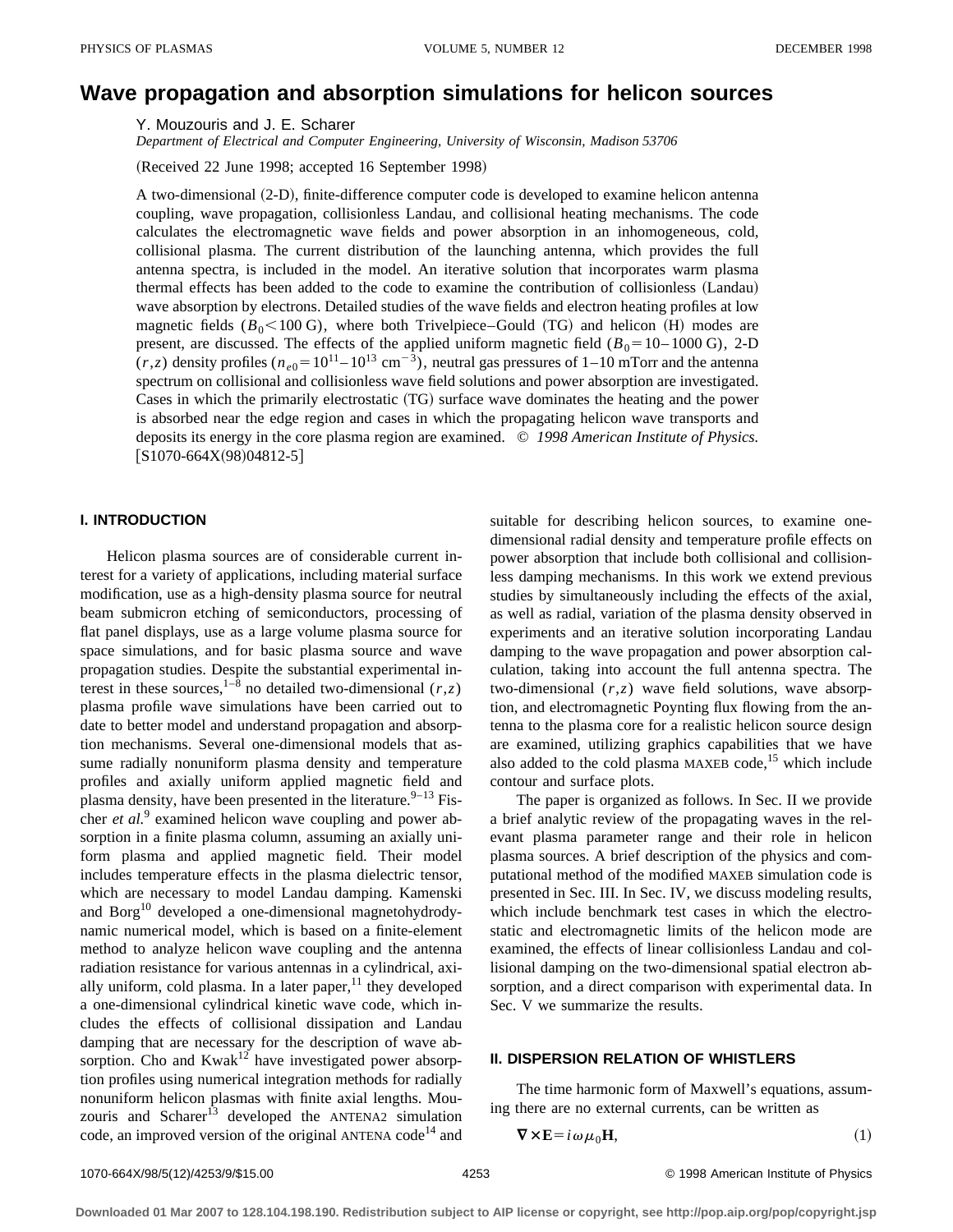$$
\nabla \times \mathbf{H} = -i \omega \epsilon_0 \overline{\mathbf{K}} \cdot \mathbf{E},\tag{2}
$$

where **K** is the equivalent dielectric tensor as used in Stix,<sup>16</sup> which includes both plasma and displacement currents:

$$
\overline{\mathbf{K}} = \begin{bmatrix} S & -iD & 0 \\ iD & S & 0 \\ 0 & 0 & P \end{bmatrix} . \tag{3}
$$

After Fourier analysis in space, Maxwell's equations combine to give the homogeneous plasma wave equation in an unbounded plasma as

$$
\mathbf{n} \times (\mathbf{n} \times \mathbf{E}) + \frac{\omega^2}{c^2} \overline{\mathbf{K}} \cdot \mathbf{E} = 0,
$$
 (4)

where  $\mathbf{n} = \mathbf{k}c/\omega$  is the index of refraction vector whose direction is the direction of the wave vector **k** and whose magnitude is the index of refraction.

In order to obtain a nontrivial solution of the above vector wave equation, the determinant of the  $3\times3$  matrix must be equal to zero. This condition yields the dispersion relation, which can be written in terms of the perpendicular refractive index  $n_{\perp} = k_{\perp} c/\omega$ ,

$$
An_1^4 - Bn_1^2 + C = 0,\t\t(5)
$$

where

$$
A = S,\tag{6}
$$

$$
B = n_z^2 [(S + P) - (RL + PS)], \tag{7}
$$

$$
C = P(n_z^2 - R)(n_z^2 - L). \tag{8}
$$

The two solutions of the above equation are known as the fast [small  $k_{\perp}$ , high transverse phase velocity, helicon  $(H)$ mode] and slow (large  $k_{\perp}$ , slow transverse phase velocity, Trivelpiece-Gould (TG) mode].

Helicon waves are basically low-frequency ( $\omega_{ci} \ll \omega$  $\langle\,\omega_{ce}\,\langle\,\omega_{pe}\,\rangle$  bounded whistler waves (also known as R waves). In the ionosphere, whistler waves propagating parallel to the magnetic field are right-hand-circularly polarized electromagnetic waves. However, in a bounded system the waves can have an important electrostatic component and both right-hand and left-hand polarizations can occur.<sup>17</sup> The dispersion relation for R waves in a cold plasma can be written as follows: $16,18$ 

$$
n^2 = \frac{c^2 k_t^2}{\omega^2} = 1 - \frac{\omega_{pe}^2}{\omega(\omega + i\nu - \omega_{ce} \cos \theta)},
$$
\n(9)

where cos  $\theta = k_z / k_t$ ,  $k_t^2 = k_z^2 + k_\perp^2$ . For the frequency range of interest,  $\omega_{ci} \ll \omega \ll \omega_{ce} \ll \omega_{pe}$  the dispersion relation becomes

$$
k_t^2 = \frac{\omega \omega_{pe}^2}{c^2(\omega_{ce} \cos \theta - \omega - i\nu)},
$$
\n(10)

which has two solutions for  $k_t$ ,

$$
k_t = \frac{\omega_{ce}k_z \pm \left(\omega_{ce}^2 k_z^2 - \frac{4\omega(\omega + i\nu)\omega_{pe}^2}{c^2}\right)^{1/2}}{2(\omega + i\nu)}.
$$
(11)

The above equation shows that there are two values of  $k_{\perp}$  for each  $k_z$ . These two modes are identified as the helicon  $(H)$ mode (minus sign) and the electrostatic Trivelpiece-Gould (TG) mode (positive sign).<sup>19</sup> When  $\omega \ll \omega_{ce}$ , only the helicon mode exists in a cold collisionless plasma and its dispersion relation can be simplified as

$$
k_t^2 = \frac{\omega \omega_{pe}^2}{c^2 \omega_{ce} \cos \theta}.
$$
 (12)

Solving the dispersion relation in terms of frequency, we obtain the following: $^{20}$ 

(a) the helicon mode: 
$$
\omega = \frac{\omega_{ce} k_z k_t c^2}{\omega_{pe}^2} - i \nu \frac{k_t^2 c^2}{\omega_{pe}^2},
$$
 (13)

and

(b) the electrostatic TG mode: 
$$
\omega = \omega_{ce} \frac{k_z}{k_t} - i \nu
$$
. (14)

The low-frequency ( $\omega \ll \omega_{ce}$ ) whistler in a bounded system is primarily an electromagnetic wave. As the frequency is increased up to and near the electron cyclotron frequency,  $\omega_{ce}$ , the wave becomes more electrostatic in character and the Trivelpiece–Gould mode (bounded electron cyclotron wave) becomes the dominant mode.

### **III. INTRODUCTION TO THE TWO-DIMENSIONAL (r,z) SIMULATION CODE**

Recent experimental observations<sup>5,21–23</sup> show that the plasma density for helicon plasma sources often peaks several wavelengths downstream from the antenna, and its axial variation can substantially affect the electromagnetic wave field profiles and power absorption of the plasma electrons. It is, therefore, necessary to develop a two-dimensional  $(r, z)$ model to account for the effects of the axial variation of the plasma density, temperature, and applied magnetic field on helicon wave propagation and absorption.

MAXEB, originally written by Whitson and Berry, $^{15}$  is a two-dimensional (*r*,*z*) simulation code that calculates the electromagnetic wave fields and power absorption in an inhomogeneous cold plasma immersed in a nonuniform magnetic field. The cylindrical magnetized plasma is surrounded by a radiofrequency (rf) inductive coil and both are enclosed in a metal conducting tube. The electromagnetic fields are determined by solving the time-harmonic form of Maxwell's equations,

$$
\nabla \times \mathbf{E} = i\omega \mu_0 \mathbf{H},\tag{15}
$$

$$
\nabla \times \mathbf{H} = -i\,\omega\,\epsilon_0 \,\mathbf{\bar{K}} \cdot \mathbf{E} + \mathbf{J}_{\text{ext}},\tag{16}
$$

where

$$
\overline{\mathbf{K}} = \begin{bmatrix} k_{11} & k_{12} & k_{13} \\ k_{21} & k_{22} & k_{23} \\ k_{31} & k_{32} & k_{33} \end{bmatrix}
$$
 (17)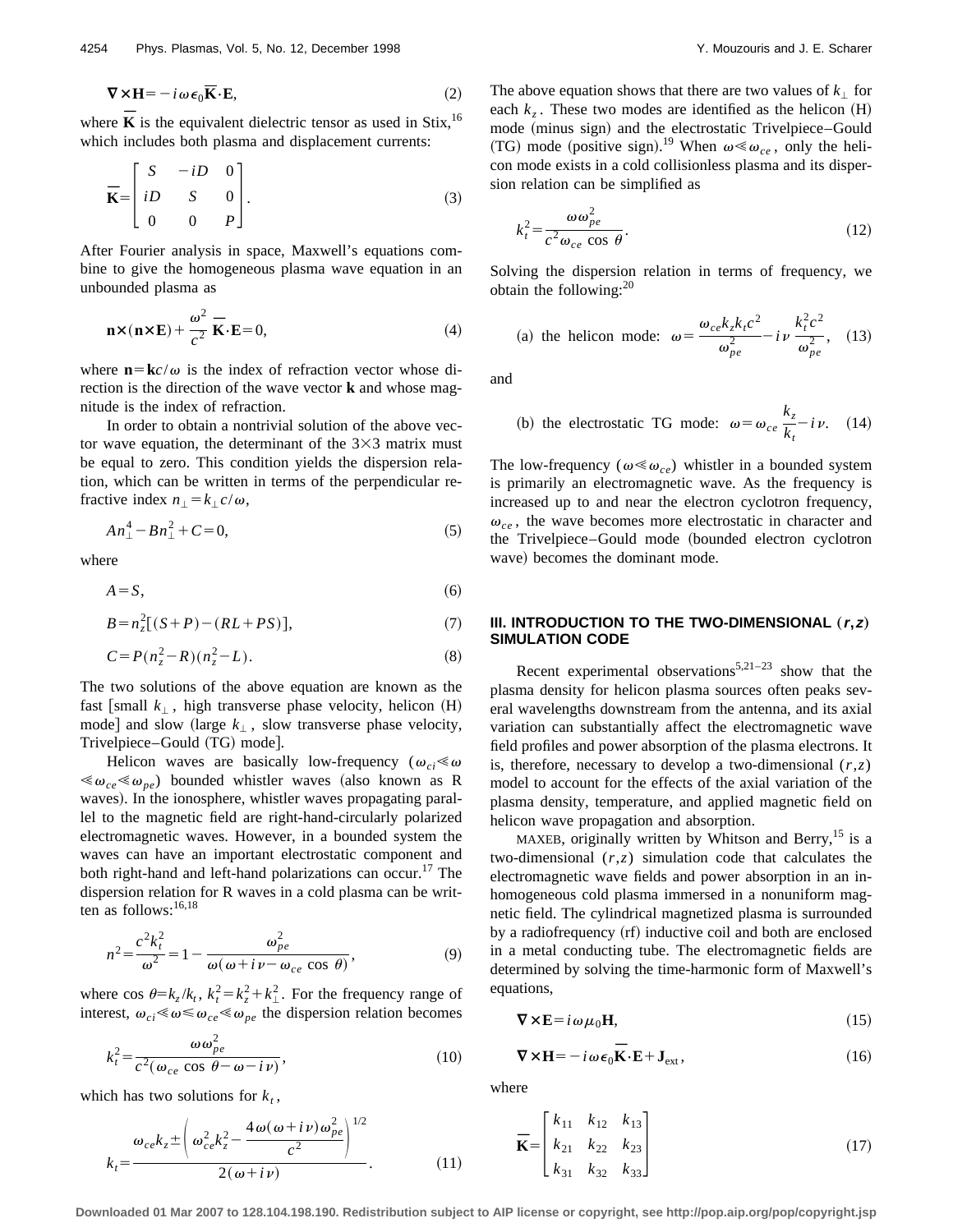is the dielectric tensor and  $\mathbf{J}_{ext}$  is the external antenna current density. In the cold plasma limit, the **K** tensor reduces to the familiar plasma equivalent dielectric tensor used in  $Stix^{16}$ and the tensor elements attain the values,

$$
k_{11} = k_{22} = S, \quad k_{33} = P, \quad k_{12} = -k_{21} = -iD,
$$
  
\n
$$
k_{13} = k_{23} = k_{31} = k_{32} = 0.
$$
\n(18)

The code is written for a general orthogonal curvilinear coordinate system  $(u_1, u_2, u_3)$ , but for the purpose of this paper cylindrical coordinates are used. MAXEB assumes axisymmetry and Fourier analyses in the azimuthal direction to reduce the three-dimensional boundary-value problem to two dimensions:  $u_1$  and  $u_3$ , or in cylindrical coordinates, the radial  $(r)$  and axial  $(z)$  direction, respectively. The fields can be then decomposed as follows:

$$
[\mathbf{E}, \mathbf{H}] = \sum_{m=-\infty}^{m=+\infty} [\mathbf{E}, \mathbf{H}(u_1, u_3)] e^{imu_2}.
$$
 (19)

The components of Maxwell's equations form a set of equations that can express the perpendicular components of the electric and magnetic fields,  $\mathbf{E}_{\perp}$ ,  $\mathbf{H}_{\perp}$ , in terms of the third component  $(E_2, H_2)$  and its derivatives. The set of equations needed to solve for the  $E_2$  and  $H_2$  components is determined from the original curl equations. Applying Stoke's theorem to the integral form of the field equations yields

$$
\int_{S} (\mathbf{\nabla} \times \mathbf{E}) \cdot d\mathbf{S} = \oint_{c} \mathbf{E} \cdot d\mathbf{r} = i\omega \int_{S} \mathbf{B} \cdot d\mathbf{S},
$$
\n(20)\n
$$
\int_{S} (\mathbf{\nabla} \times \mathbf{B}) \cdot d\mathbf{S} = \oint_{c} \mathbf{B} \cdot d\mathbf{r} = \int_{S} (\mathbf{J}_{ext} - i\omega \epsilon_{0} \overline{\mathbf{K}} \cdot \mathbf{E}) \cdot d\mathbf{S},
$$
\n(21)

where  $d\mathbf{S}$  is chosen to be in the  $(u_1, u_3)$  surface and  $d\mathbf{r}$  $= \sum_{j=1}^{3} h_j du_j \mathbf{e}_j$  with  $\mathbf{e}_j$  being the unit tangent vectors to the  $(u_1, u_2, u_3)$  curves. We can then write the above equations as

$$
\frac{1}{i\omega} \oint_c \mathbf{E}_{\perp} \cdot (h_1 du_1 \mathbf{e}_1 + h_3 du_3 \mathbf{e}_3) = |\mathbf{n}| \int_S B_2 dS
$$

$$
= |\mathbf{n}| \int_S h_2 B_2 \frac{dS}{h_2} = |\mathbf{n}| \int_S i\chi \frac{dS}{h_2}
$$
(22)

and

$$
\frac{1}{i\omega} \oint_c \mathbf{B}_{\perp} \cdot (h_1 du_1 \mathbf{e}_1 + h_3 du_3 \mathbf{e}_3)
$$
  
=  $|\mathbf{n}| \int_S \left( \mathbf{J}_2 - \mathbf{K}_{\perp 2} \cdot \mathbf{E}_{\perp} - \frac{k_{22}}{h_2} (h_2 E_2) \right) dS$   
=  $|\mathbf{n}| \int_S \left( \mathbf{J}_2 - \mathbf{K}_{\perp 2} \cdot \mathbf{E}_{\perp} - i \lambda \frac{k_{22}}{h_2} \right) dS,$ 

where  $|\mathbf{n}| = |\mathbf{e}_2 \cdot \mathbf{e}_1 \times \mathbf{e}_3|$ ,  $\mathbf{K}_{\perp 2} = [k_{21}k_{23}]$ , and the components  $E_2$  and  $H_2$  are replaced with the scalar potentials  $E_2 h_2 = i\lambda$ and  $B_2h_2=i\chi$ .

These equations form a coupled set in  $(\chi,\lambda)$  and can be written in the following form:

$$
\oint_{c} h_{1}E_{1}du_{1} + h_{3}E_{3}du_{3} = -\left|\mathbf{n}\right|\omega \int_{S} \chi \frac{h_{1}h_{3}}{h_{2}} du_{1}du_{3}
$$
\n(23)

and

$$
\oint_{c} h_{1}B_{1}du_{1} + h_{3}B_{3}du_{3}
$$
\n
$$
= i \omega |\mathbf{n}| \int_{S} \left( j_{2} - k_{21}E_{1} - k_{23}E_{3} - \frac{k_{22}}{h_{2}} i \lambda \right) h_{1}h_{3}du_{1}du_{3}. \tag{24}
$$

Note that for the cylindrical coordinate system, the scale factors attain the values  $h_1=1$ ,  $h_2=r$ , and  $h_3=1$ . The integrals are then approximated on a two-dimensional  $(u_1, u_3)$  grid. The right-hand side of the above equations is evaluated at the center of each enclosed path used to compute the left-hand side. Since every quantity can be determined in terms of  $\chi$ and  $\lambda$  and their derivatives, the above equations, along with boundary conditions, form a set of equations appropriate for a numerical solution. We have added the faster MA42 matrix solver package, $^{24}$  which is used to obtain the solution of this set of equations, which reduces to the general form:

$$
Ax = b,\tag{25}
$$

where the matrix **A** is large and sparse and is not assumed to be symmetric or of any particular structure.

The current distribution of the launching antenna, which provides the full antenna spectra, is included in the model. The external driving currents are assumed to be given as a function of  $(r, z)$ . The particle conserving Krook model<sup>25</sup> is implemented to treat collisional damping.

Several antenna configurations, including the Nagoyatype III and  $m=0$  coils, can be modeled with MAXEB. Sheath effects are not important for these sources, since the sheath thickness is very thin (of the order of 10 microns for typical parameters of  $T_e$ =3 eV and  $n_e$ =10<sup>12</sup> cm<sup>-3</sup>), and the sheath velocity  $(v_s = \sqrt{T_e / m_i})$  is much slower than the electron thermal velocity, which preserves quasineutrality.

We have modified the code to include local thermal effects. The local linear Landau damping term is treated by computing a local  $k_z$  value using the electromagnetic wave fields previously calculated by the code. In particular, the parallel wave number can be determined and written as:

$$
k_z = \frac{\partial \phi}{\partial z},\tag{26}
$$

where  $\phi$  is the phase of the axial electric field,  $E_z$ , the component of the electric field responsible for the Landau damping effect. A four-point central differencing scheme, $^{26}$  which has an order of accuracy of  $(\Delta z)^4$ , is used when calculating the derivative of the phase with respect to the axial position *z*. These  $k_z$  values are used to evaluate the kinetic form of the dielectric element *P* of the plasma dielectric tensor. The warm plasma dielectric tensor,  $\vec{\bf{K}}_{\text{warm}}$  with the *P* component now given by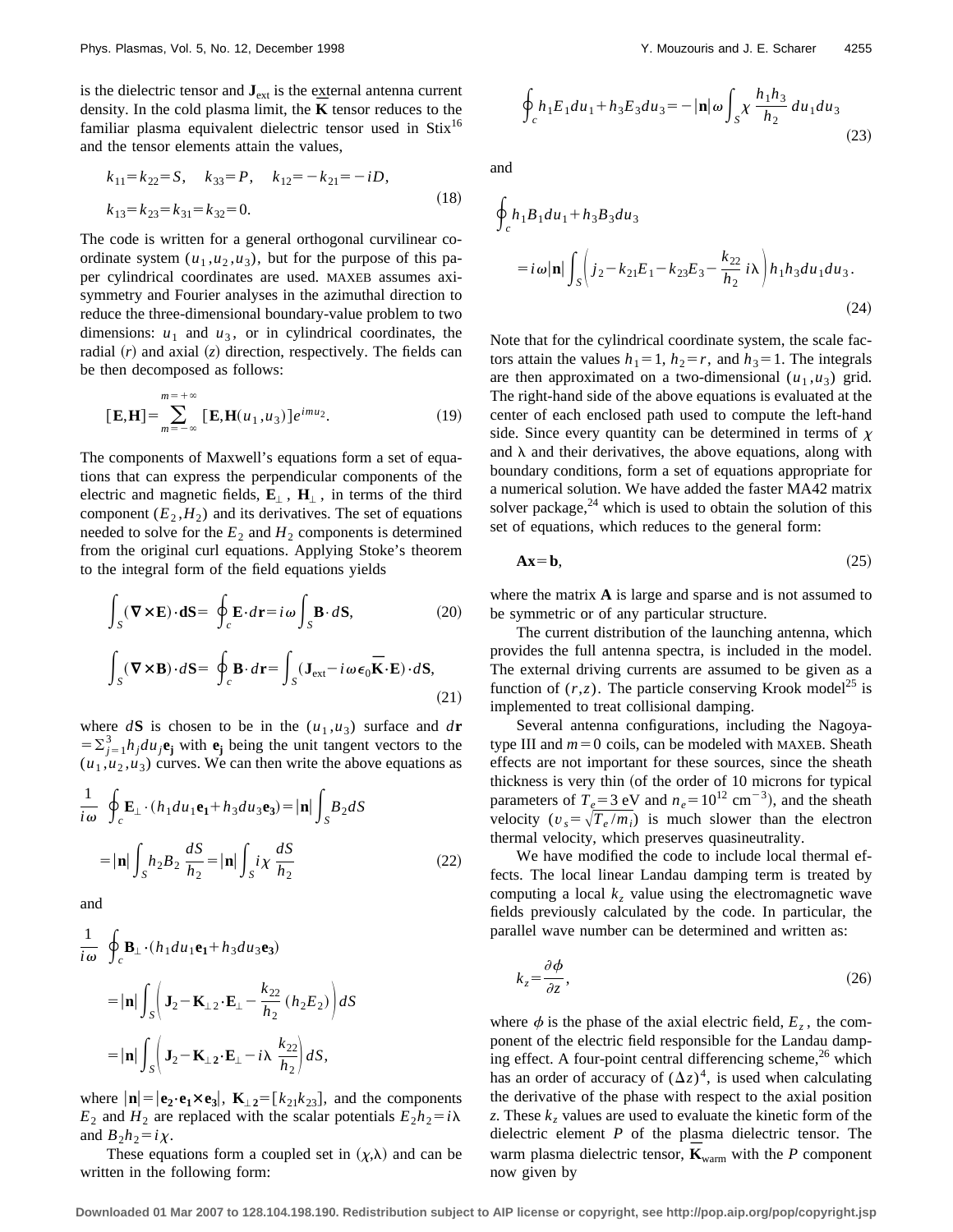$$
P = 1 - \sum_{\alpha} \frac{\omega_{p\alpha}^2}{(k_z v_{\alpha})^2} \frac{Z'(\zeta_n)}{\left(1 + \frac{i v_{\alpha}}{k_z v_{\alpha}} Z(\zeta_n)\right)},
$$
(27)

is then used along with the Maxwell's equations to determine the new electromagnetic fields corrected for local thermal effects. The appropriate collision frequency  $v_{\text{eff}}$  for the Krook model is given by

$$
\nu_{\rm eff} = \nu_{en} + \nu_{ei},\tag{28}
$$

where  $\nu_{en} = n_n < \sigma v_{the} >$ , and  $\nu_{ei} = 2.9 \times 10^{-6} \times [n_e(\text{cm}^{-3})$ In  $\Lambda/T_{eV}^{3/2}$  are collision frequencies for electron–neutral and electron–ion collisions, respectively, and depend on the density and temperature  $(r, z)$  profiles. The electron–argon collision cross section that is weakly dependent on temperature is given by  $\sigma = 5 \times 10^{-15}$  cm<sup>2</sup> and the neutral density is  $n_n$  $=3.54\times10^{13}$  p(mTorr) cm<sup>-3</sup>. The argument  $\zeta_n$  used in Eq.  $(26)$  is defined as

$$
\zeta_n = \frac{\omega + i \nu_\alpha + n \omega_{e\alpha}}{k_z \nu_\alpha},\tag{29}
$$

where  $\alpha$  is the species type (electrons, ions) and *Z* is the plasma dispersion function tabulated by Fried and Conte, $^{27}$ 

$$
Z(\zeta) = \frac{1}{\sqrt{\pi}} \int_{-\infty}^{\infty} dz \, \frac{e^{-z^2}}{z - \zeta}, \quad \text{Im } \zeta > 0. \tag{30}
$$

For this paper, we neglect the effect of cyclotron damping on helicon waves, which is negligible in most helicon sources that operate sufficiently far from electron cyclotron resonance. The argument  $\zeta_n$  can then be reduced to  $\zeta_0 = (\omega$  $+i\nu_{\alpha}$ )/ $k_z\nu_{\alpha}$  for the case  $n=0$ .

The previously calculated  $k_z$  values are recalculated and checked utilizing the new wave fields, following the same procedure described above. The power absorbed by the plasma electrons due to Landau and collisional damping of the helicon wave is then given by

$$
P = \frac{1}{2} \operatorname{Re}(\mathbf{E} \cdot \mathbf{J}_{\mathbf{p}}^{*}) = \frac{\omega \epsilon_{0}}{2} \mathbf{E}^{*} \cdot \overline{\mathbf{K}}_{\text{warm}}^{(\mathbf{a})} \cdot \mathbf{E}. \tag{31}
$$

The iterative procedure converges rapidly (it needs just one to two iterations for the change in the wave field values to be less than 15%) for the collisional cases, where  $v/\omega$  is greater than 0.2. At lower gas pressures,  $p<1$  mTorr, a convergent solution is reached after 10–15 iterations.

## **IV. MODELING RESULTS**

The modified MAXEB computer code is used to model and study helicon plasma sources. We benchmarked the modified MAXEB code with our ANTENA2 code for an axially uniform plasma in a uniform axial magnetic field. In particular, the radial electric and magnetic wave fields and the radial power absorption profile obtained by MAXEB for an axially uniform density profile are in very good agreement with those obtained by ANTENA2, as shown in Figs. 1–3. We examine wave propagation (axial and radial wave field components) and electron heating due to linear collisional and col-



FIG. 1. The normalized radial profiles of the  $B_r$  field in plasma computed 15 cm away from the antenna for the  $m=+1$  mode,  $B_0=150$  G,  $n_{e0}=2$  $\frac{\times 10^{12}}{2 \text{ cm}^{-3}}$ ,  $f = 13.56 \text{ MHz}$  obtained from ANTENA2 (solid line) and MAXEB (dotted line).

lisionless wave absorption mechanisms for given twodimensional (*r*,*z*) plasma density and temperature profiles taken from experimental data. A typical run using a grid size of  $50\times120$  in the radial and axial position, respectively, for a cylindrical plasma column of length  $L=120$  cm and radius  $r=5$  cm and utilizing only the dominant azimuthal  $m=+1$ mode requires about five minutes of run time on our Sun Ultra2 model 2300 workstation.

Both the helicon  $(H)$  and the electrostatic  $(TG)$  modes exist at low magnetic fields and the structure of these modes was simulated using the MAXEB and ANTENA2 computer



FIG. 2. The normalized radial profiles of the  $B_z$  field in plasma computed 15 cm away from the antenna for the  $m=+1$  mode,  $B_0=150$  G,  $n_{e0}=2$  $\times 10^{12}$  cm<sup>-3</sup>,  $f = 13.56$  MHz obtained from ANTENA2 (solid line) and MAXEB (dotted line).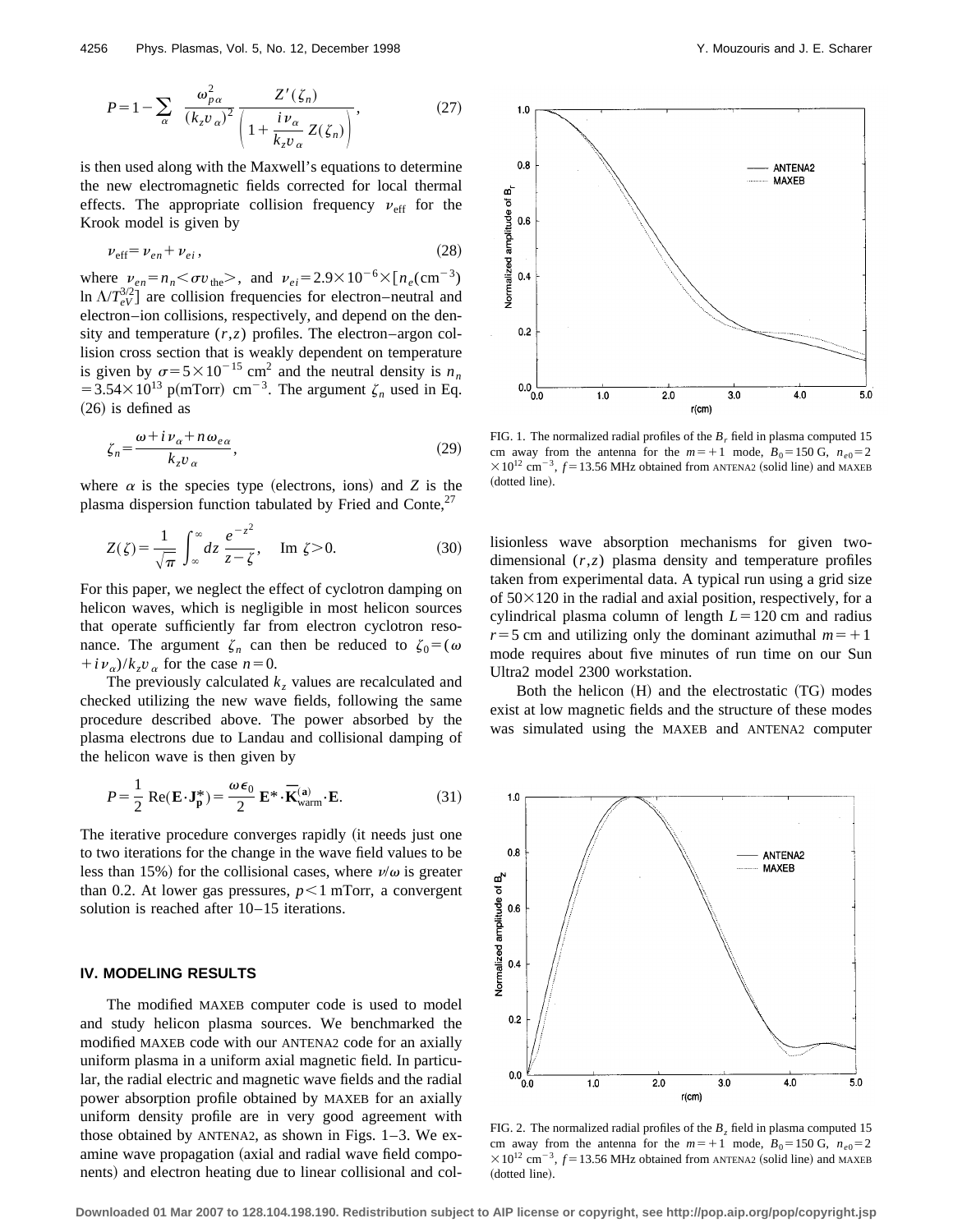



FIG. 5. Power flow and power absorbed  $[\text{max}(P_{\text{abs}})=0.60 \text{ W/cm}^3]$  by the electrons due to collisional damping of the TG and H waves for the *m*  $=+1$  mode,  $B_0 = 80$  G,  $n_{e0} = 5 \times 10^{11}$  cm<sup>-3</sup>,  $f = 13.56$  MHz,  $p=1$  mTorr.

FIG. 3. The normalized radial profiles of the  $E_{\theta}$  field in plasma computed 15 cm away from the antenna for the  $m=+1$  mode,  $B_0=150$  G,  $n_{e0}=2$  $\times 10^{12}$  cm<sup>-3</sup>,  $f = 13.56$  MHz obtained from ANTENA2 (solid line) and MAXEB (dotted line).

codes. The following table presents the parameter ranges examined and simulated using these codes:

$$
B_0 = 20-1000 \text{ G}, \quad f = 13.56 \text{ MHz},
$$
  
\n $T_e = 3 \text{ eV}, \quad r_{\text{plasma}} = 5 \text{ cm},$   
\n $n_{e0} = 10^{11} - 10^{13} \text{ cm}^{-3},$   
\n $v_{\text{eff}}/\omega = 0.1 - 0.6.$ 

Figures 4–7 illustrate the Poynting vector and power absorbed by the electrons for the dominant  $m=+1$  azimuthal mode number for different values of the applied magnetic field. The arrows describe the direction of the Poynting vec-

tor and their length represents the magnitude of the Poynting vector. The linear contour plots illustrate the spatial profiles of the absorbed power with the lightest shade shown in white, indicating the strongest absorption zones and the darkest indicating the lowest absorption zones. The maximum value of the absorbed power is given in each figure to provide a better interpretation of the plots. The dark zones correspond to the smallest power absorption.

The plasma density profile, which has a peak amplitude of  $n_{e0} = 5 \times 10^{11}$  cm<sup>-3</sup>, is assumed to be parabolic in the radial direction and uniform in the axial direction. The electron temperature profile is assumed to be uniform throughout the plasma column, with an amplitude of  $T_e = 3$  eV. Cases corresponding to an experimentally relevant axially varying



FIG. 4. Power flow and power absorbed  $[\text{max}(P_{\text{abs}})=1.3 \text{ W/cm}^3]$  by the electrons due to collisional damping of the TG and H waves for the *m*  $=+1$  mode,  $B_0 = 20$  G,  $n_{e0} = 5 \times 10^{11}$  cm<sup>-3</sup>,  $f = 13.56$  MHz,  $p=1$  mTorr.



FIG. 6. Power flow and power absorbed  $[\text{max}(P_{\text{abs}})=0.45 \text{ W/cm}^3]$  by the electrons due to collisional damping of the TG and H waves for the *m*  $=+1$  mode,  $B_0=110$  G,  $n_{e0}=5\times10^{11}$  cm<sup>-3</sup>,  $f=13.56$  MHz,  $p=1$  mTorr.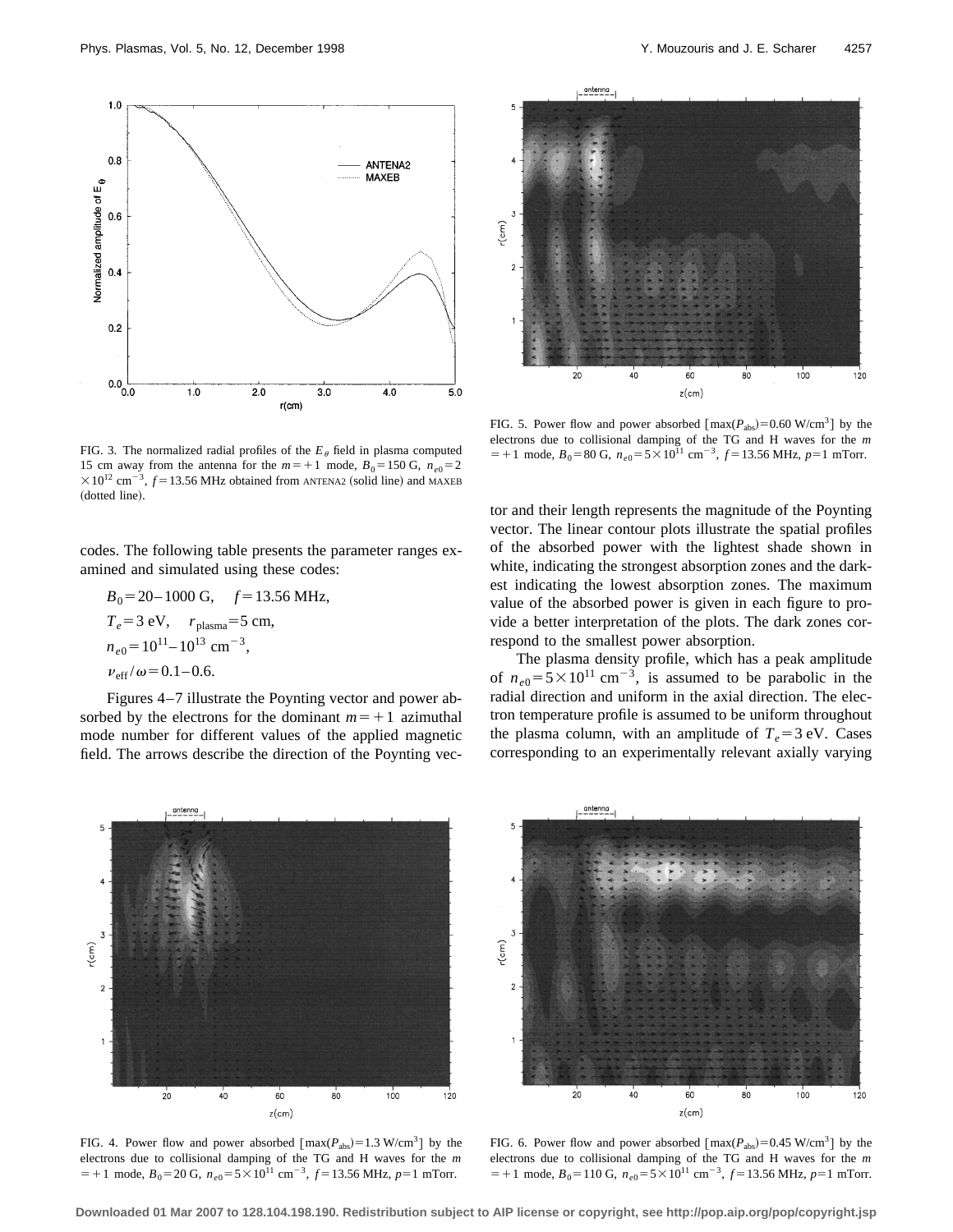

FIG. 7. Power flow and power absorbed  $[\text{max}(P_{\text{abs}})=1.0 \text{ W/cm}^3]$  by the electrons due to collisional damping of the TG and H waves for the *m*  $=$  + 1 mode,  $B_0$  = 150 G,  $n_{e0}$  = 5 × 10<sup>11</sup> cm<sup>-3</sup>,  $f$  = 13.56 MHz,  $p$  = 1 mTorr.

density profile are discussed later. The total coupled power is kept constant ( $P_{RF}$ =1000 W) for the simulations by adjusting the current on the antenna according to the value of the antenna radiation resistance computed by the code. The code is a linear absorption code that does not treat ionization, recombination, nor plasma losses, and changes in assumed plasma densities for the same pressure and magnetic fields would be obtained by variations in coupled power in the experimental case. The gas is argon with a neutral pressure ranging from 1 to 10 mTorr, which corresponds to  $v_{en}/\omega$  $=0.1-1$  at an electron temperature of 3 eV. For a plasma density of  $n_{e0} = 5 \times 10^{11}$  cm<sup>-3</sup> and gas pressure of 1 mTorr, the electron–neutral collision frequency is much higher than the electron–ion collision frequency. The modeling parameters chosen are typical for these sources.

The modeled cylindrical plasma column is 120 cm long, 10 cm in diameter, and is surrounded by a conducting wall of radius  $r=8.0$  cm. The conducting endplates, as modeled in MAXEB, are located at the axial positions  $z=0$  cm and z  $=120$  cm. A Nagoya type-III antenna of length  $l=15$  cm and radius  $r=5.0$  cm is centered at  $z=27.5$  cm.

Figure 4 shows that at a low magnetic field  $(B_0)$  $=20$  G) and an Ar pressure of 1 mTorr, the absorbed power is localized near the antenna and the coupling is dominated by the Trivelpiece–Gould mode, which propagates near the outer plasma edge region.

Figures 5 and 6 show that at higher magnetic fields  $(B_0=80, 110 \text{ G})$  the coupling is dominated by the propagating helicon mode that transports and deposits the coupled power well away from the antenna region. The electrostatic TG mode is strongly damped and thus deposits power near the edge of the plasma. However, for a magnetic field of  $B_0$ =150 G, as illustrated in Fig. 7, the axial wave number,  $k_z$ , excited by the Nagoya type-III antenna and plasma parameters assumed, does not satisfy the dispersion relation of Eq. (13) obtained in Sec. II for the  $m=+1$  helicon mode. As



FIG. 8. Power flow and power absorbed  $[\text{max}(P_{\text{abs}})=1.1 \text{ W/cm}^3]$  by the electrons due to collisional damping of the TG and H waves for the *m*  $=+1$  mode,  $B_0 = 150$  G,  $n_{e0} = 2 \times 10^{12}$  cm<sup>-3</sup>,  $f = 13.56$  MHz,  $p=1$  mTorr.

a result, the propagating helicon mode is not excited and the power is deposited entirely near the edge by the antenna.

The power transferred to the plasma can be computed from the wave fields as

$$
P_c = -\frac{1}{2} \int \mathbf{E} \cdot \mathbf{J}_{\text{ant}}^* d\mathbf{V}.
$$
 (32)

The load impedance of the antenna is then written as

$$
Z = \frac{2P_c(w)}{|I|^2} = R_A + jX_A, \qquad (33)
$$



FIG. 9. The radial profile of the  $E_r$  field for the TG (solid line) and helicon (dotted line) mode obtained from ANTENA2 15 cm away from the antenna for the  $m=+1$  mode,  $B_0 = 150$  G,  $n_{e0} = 2 \times 10^{12}$  cm<sup>-3</sup>,  $f = 13.56$  MHz.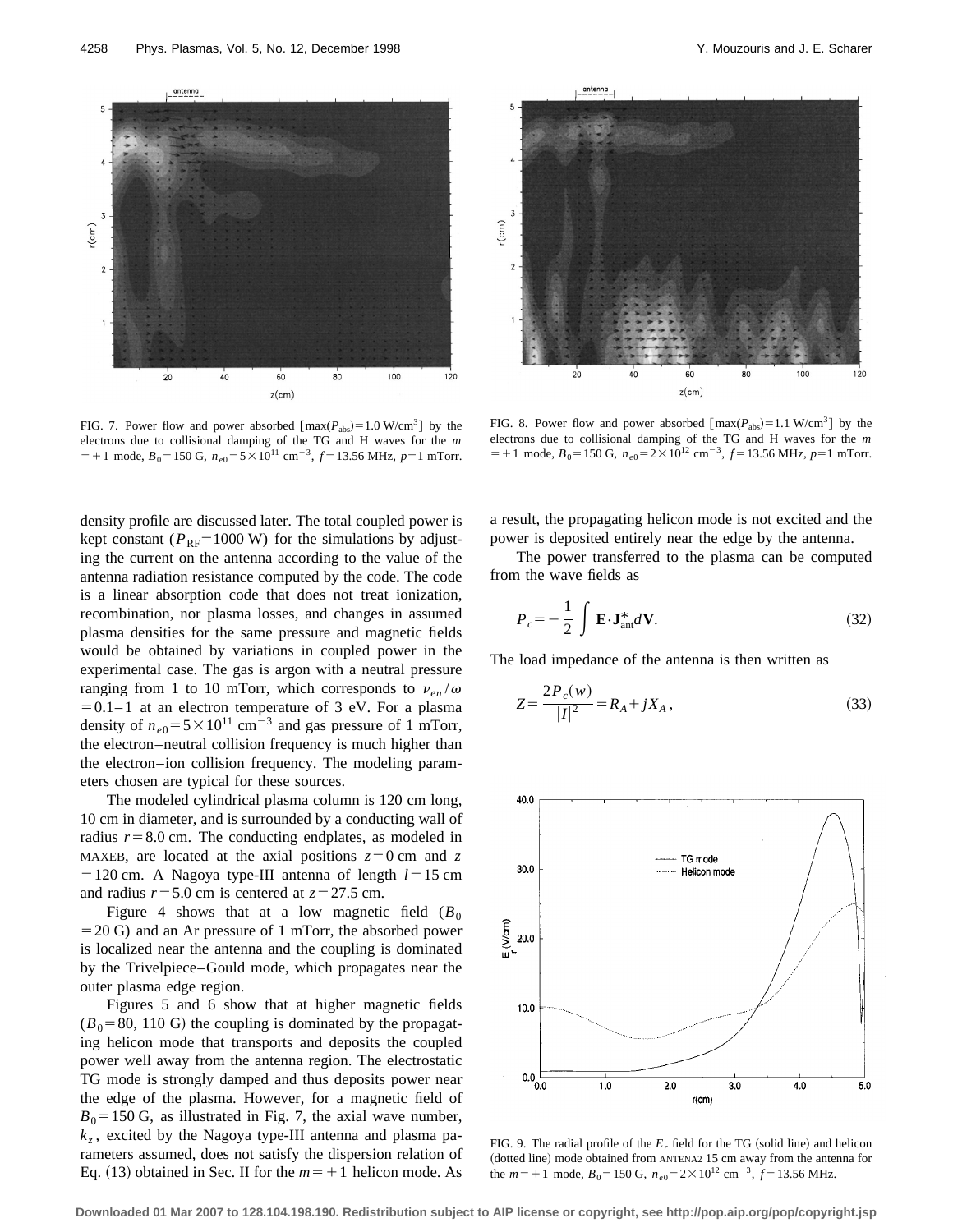

FIG. 10. The radial profile of the  $E<sub>r</sub>$  field for the TG (solid line) and helicon (dotted line) mode obtained from ANTENA2 15 cm away from the antenna for the  $m=+1$  mode,  $B_0=150$  G,  $n_{e0}=2\times10^{12}$  cm<sup>-3</sup>,  $f=13.56$  MHz.

where  $R_A = R_r + R_L$  = antenna resistance,  $R_r$  = radiation resistance of the antenna,  $R_L$ =skin loss resistance of the antenna, and  $X_A$ =antenna reactance.

The radiated power input to the plasma is proportional to  $|I|^2 R_r/2$ , whereas the reactive power stored in the fields is represented by the reactive part of the impedance. The antenna impedance obtained for the  $B_0 = 150 \text{ G}$  case is *Z*  $=0.29 + j5.15 \Omega$  and has a much lower radiation resistance than the one obtained for  $B_0 = 110$  G, which has a value of  $Z=0.61 + j5.25 \Omega$ . The higher value of the radiation resistance for the  $B_0$ =110 G case is due to the excitation of the helicon mode. Clearly, the power input to the plasma for a given current can be increased by maximizing the radiation resistance and this was achieved for the parameters corre-



FIG. 12. Radial and axial variation of the  $B_\theta$  field for the  $m=+1$  mode,  $B_0$ =150 G,  $n_{e0}$ =2×10<sup>12</sup> cm<sup>-3</sup>,  $f$ =13.56 MHz.

sponding to Fig. 6 with an applied magnetic field of  $B_0$  $=110$  G.

Figure 8 illustrates the power flow and power absorbed by the electrons due to collisional damping of both the helicon (H) and Trivelpiece–Gould (TG) mode. The parameters chosen are:  $B_0 = 150$  G,  $n_{e0} = 2 \times 10^{12}$  cm<sup>-3</sup>, and a gas pressure of 1 mTorr. The ANTENA2 code is used to illustrate the existence of both modes, since MAXEB solves for the total wave field solution and cannot separate the two modes. Figures 9 and 10 obtained using our ANTENA2 code show that the amplitude of the radial  $E_r$  and axial  $E_z$  wave fields of the TG mode that peak near the edge are much higher than the corresponding fields of the helicon mode. The contribution of the TG mode to the total absorbed power is significant and dominates the heating process near the surface of the plasma column. In contrast, the propagating helicon mode carries and deposits the power through collisional damping away from the antenna region. The radial magnetic wave fields,  $B_r$ ,  $B_\theta$ , and  $B_z$  obtained by MAXEB and shown in Figs. 11, 12, and 13 confirm the existence of the  $m=+1$  helicon  $mode^{17}$  and are in good agreement with experimental results.28



FIG. 11. Radial and axial variation of the  $B_r$  field for the  $m=+1$  mode,  $B_0$ =150 G,  $n_{e0}$ =2×10<sup>12</sup> cm<sup>-3</sup>,  $f$ =13.56 MHz.



FIG. 13. Radial and axial variation of the  $B_7$  field for the  $m=+1$  mode,  $B_0$  = 150 G,  $n_{e0}$  = 2 × 10<sup>12</sup> cm<sup>-3</sup>,  $f$  = 13.56 MHz.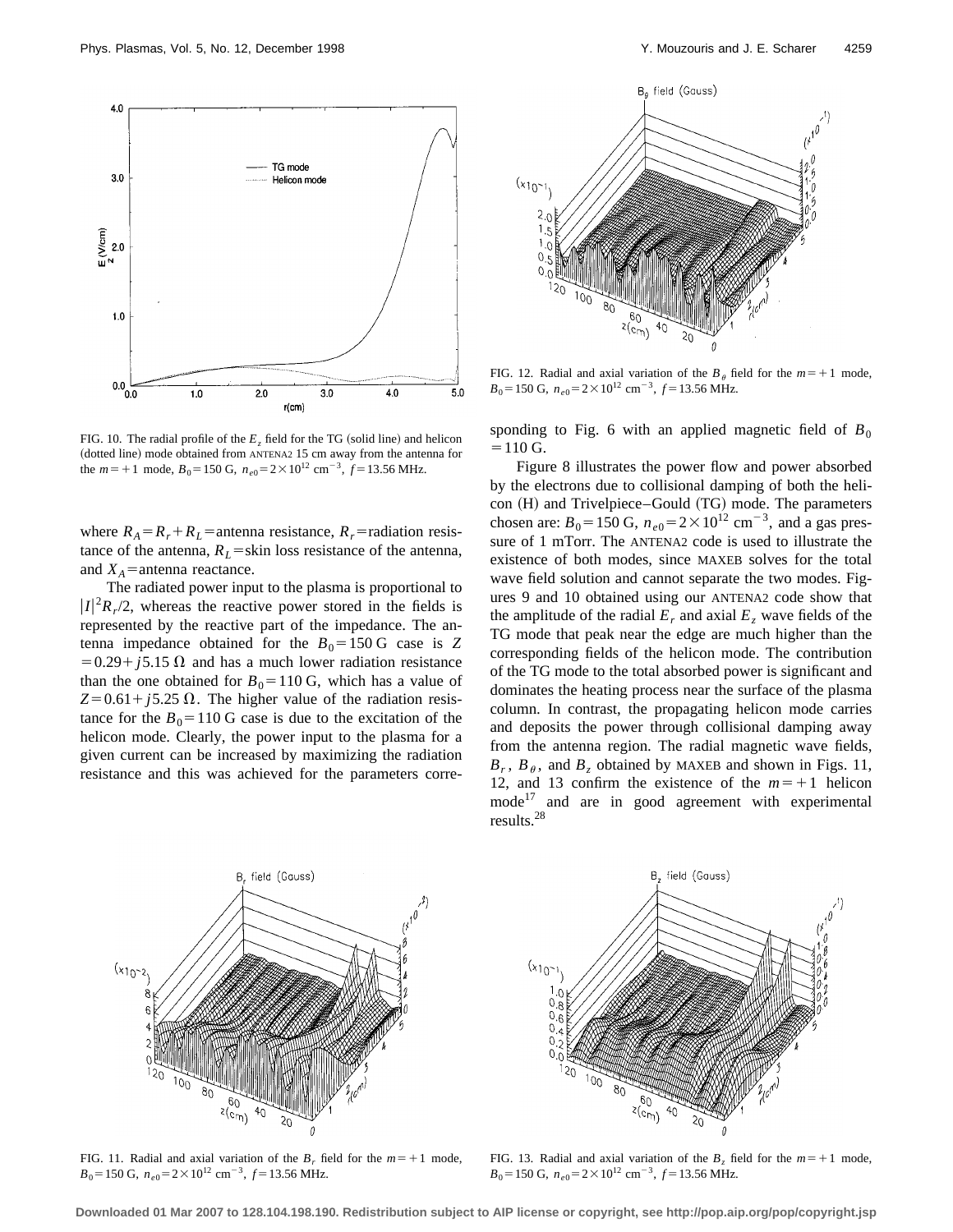

FIG. 14. Power flow and power absorbed  $[\text{max}(P_{\text{abs}})=1.8 \text{ W/cm}^3]$  by the electrons due to collisionless Landau and collisional damping of the TG and H waves for the m=+1 mode and  $B_0$ =110 G,  $n_{e0}$ =2×10<sup>12</sup> cm<sup>-3</sup>, *f*  $=$  13.56 MHz,  $p=5$  mTorr.

Studies using the new, warm plasma,  $K_{33}$  term of the dielectric tensor show that collisional damping (by electron– neutral collisions) is the dominant heating mechanism for gas pressures greater than 2 mTorr and higher densities  $(>2\times10^{12} \text{ cm}^{-3})$ . Figure 14 illustrates the power absorbed by the electrons at a magnetic field  $B_0$ =110 G and gas pressure of 5 mTorr. Landau damping on the 3 eV Maxwellian background is found to be negligible for this case and the power is absorbed entirely through collisional damping of the wave as it propagates away from the antenna. At lower pressures ( $p=1$  mTorr), as shown in Fig. 15 when compared to Fig. 6, Landau damping becomes important and is incorporated in the calculation of the power absorbed by the



FIG. 15. Power flow and power absorbed  $[\text{max}(P_{\text{abs}})=2.3 \text{ W/cm}^3]$  by the electrons due to collisionless Landau and collisional damping of the TG and H waves for the  $m=+1$  mode and  $B_0=110 \text{ G}$ ,  $n_{e0}=5\times10^{11} \text{ cm}^{-3}$ , *f*  $=$  13.56 MHz,  $p=1$  mTorr.



FIG. 16. Plasma density profile.

electrons. Collisionless Landau damping heats the electrons mainly at the surface where the plasma density is low and the resonant electrons have velocities near the wave phase velocity determined by  $v_{ph} = \omega/k_z$ . The ratio of the parallel phase to thermal velocity,  $v_{\text{ph}}/v_{\text{th}}$ , attains a value of about 1, where the Landau damping process is most effective.

A helicon experimental cylindrical plasma recently developed in our research group<sup>28</sup> is 120 cm long, 10 cm in diameter with conducting endplates located at the axial positions  $z=0$  cm and  $z=120$  cm. A Nagoya type-III antenna of length  $l=15$  cm and radius  $r=5.0$  cm is centered at z  $=$  27.5 cm. The measured plasma density and applied magnetic field profiles shown in Figs. 16 and 17 are used as an input to MAXEB, which utilizes the local plasma dielectric tensor for the calculation of the wave fields and the electron heating profile. Figure 18 illustrates the Poynting vector and absorbed power by the electrons for a localized wave model utilizing the experimentally obtained, axially varying plasma density profile. The electron heating profile for this case differs considerably from the one computed for an axially uniform plasma, as shown in Fig. 19. The axial inhomogeneities in the plasma density cause distributed reflections and prevent the wave from propagating to the far end of the plasma chamber. The steep density gradient near the axial position



FIG. 17. Applied magnetic field profile.